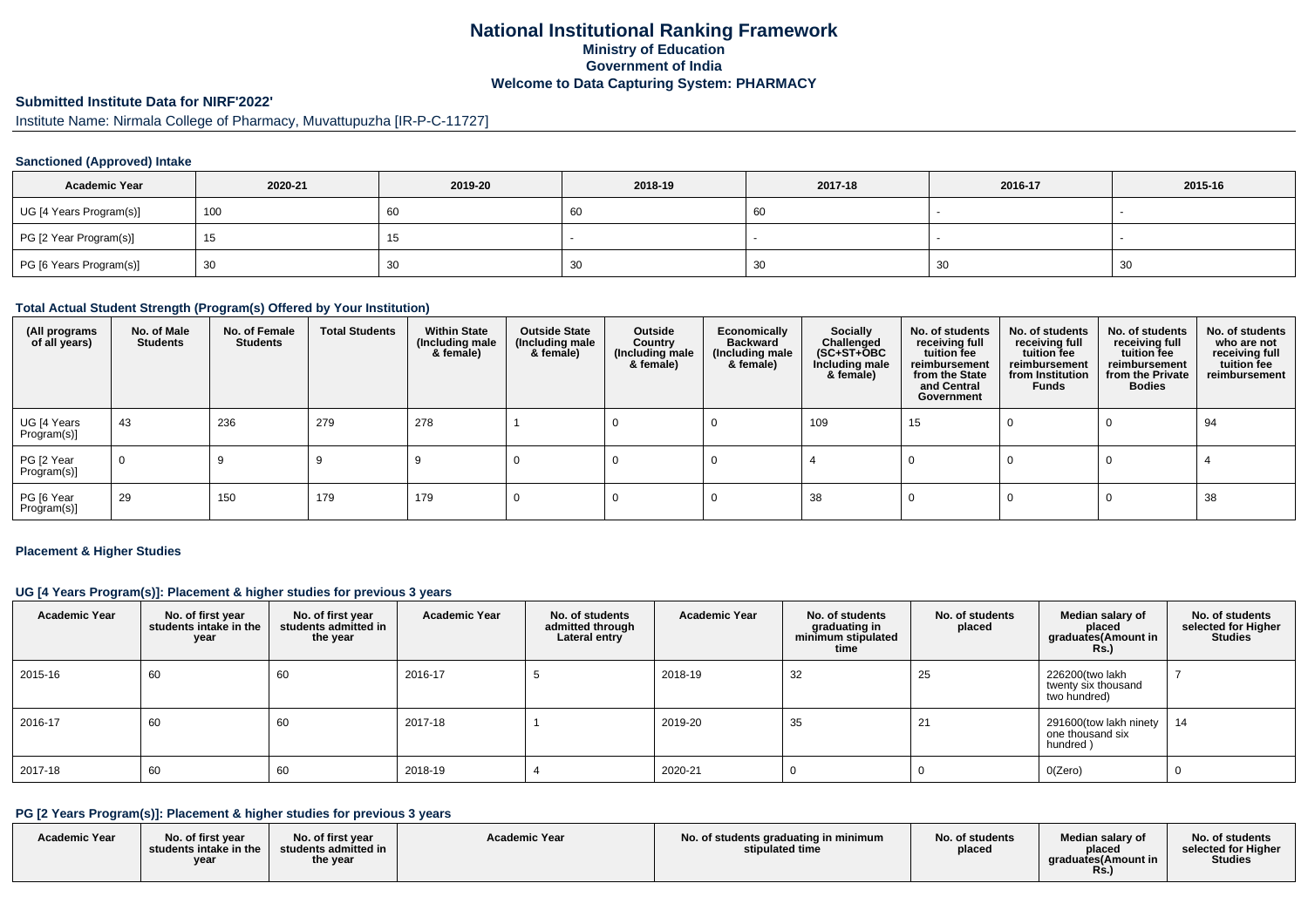| 2017-18 | 15 | 2018-19 |  | 255000(two lakh fifty<br>five thousand)                                | $\bf{0}$ |
|---------|----|---------|--|------------------------------------------------------------------------|----------|
| 2018-19 | 15 | 2019-20 |  | 275809(two lakh<br>seventy five thousand<br>eight hundred and<br>nine) | 0        |
| 2019-20 | 15 | 2020-21 |  | 171333(One lakh<br>seventy one thousand<br>three thirty three)         | - U      |

#### **PG [6 Years Program(s)]: Placement & higher studies for previous 3 years**

| <b>Academic Year</b> | No. of first year<br>students intake in the<br>year | No. of first year<br>students admitted in<br>the year | <b>Academic Year</b> | No. of students graduating in minimum<br>stipulated time | No. of students<br>placed | Median salary of<br>placed<br>graduates(Amount in<br>Rs. | No. of students<br>selected for Higher<br><b>Studies</b> |
|----------------------|-----------------------------------------------------|-------------------------------------------------------|----------------------|----------------------------------------------------------|---------------------------|----------------------------------------------------------|----------------------------------------------------------|
| 2013-14              |                                                     |                                                       | 2018-19              |                                                          |                           | 0(Zero)                                                  |                                                          |
| 2014-15              | 30                                                  | 30                                                    | 2019-20              | 30                                                       |                           | 258000(two lakh fifty<br>eight thousand)                 |                                                          |
| 2015-16              | 30                                                  | 30                                                    | 2020-21              | 30                                                       |                           | 242400(Two lakh<br>fourty two thousand<br>four hundred)  | 12                                                       |

#### **Ph.D Student Details**

| Ph.D (Student pursuing doctoral program till 2020-21 Students admitted in the academic year 2020-21 should not be entered here.) |                                                            |         |         |  |  |  |
|----------------------------------------------------------------------------------------------------------------------------------|------------------------------------------------------------|---------|---------|--|--|--|
| <b>Total Students</b>                                                                                                            |                                                            |         |         |  |  |  |
| Full Time                                                                                                                        |                                                            |         |         |  |  |  |
| Part Time                                                                                                                        | 13                                                         |         |         |  |  |  |
|                                                                                                                                  | No. of Ph.D students graduated (including Integrated Ph.D) |         |         |  |  |  |
|                                                                                                                                  | 2020-21                                                    | 2019-20 | 2018-19 |  |  |  |
| Full Time                                                                                                                        |                                                            |         |         |  |  |  |
| Part Time                                                                                                                        |                                                            |         |         |  |  |  |

## **Financial Resources: Utilised Amount for the Capital expenditure for previous 3 years**

| <b>Academic Year</b>                                                                                 | 2020-21                                        | 2019-20                                                    | 2018-19                                                                |  |  |  |  |
|------------------------------------------------------------------------------------------------------|------------------------------------------------|------------------------------------------------------------|------------------------------------------------------------------------|--|--|--|--|
|                                                                                                      | <b>Utilised Amount</b>                         | <b>Utilised Amount</b>                                     | <b>Utilised Amount</b>                                                 |  |  |  |  |
| Annual Capital Expenditure on Academic Activities and Resources (excluding expenditure on buildings) |                                                |                                                            |                                                                        |  |  |  |  |
| Library                                                                                              | 20961 (twenty thousand nine hundred sixty one) | 89764 (Eighty nine thousand seven hundred sixty four)      | 555708 (Five lakh fiftyfive thousand seven hundred and eight)          |  |  |  |  |
| New Equipment for Laboratories                                                                       | 42000 (Fourtytwo thousand)                     | 328336 (Three lakh twenty eight thousand three thirty six) | 563427 (Five lakh sixtythree thousand four twenty seven)               |  |  |  |  |
| Other expenditure on creation of Capital Assets (excluding<br>expenditure on Land and Building)      | 44680 (Fourtyfour thousand six eighty)         | 584994 (Five lakh eighty four thousand nine ninety four)   | 1762311 (seveteen lakh sixty two thousand three hundred and<br>eleven) |  |  |  |  |

## **Financial Resources: Utilised Amount for the Operational expenditure for previous 3 years**

| ⊧mic Year<br><b>ACONO</b><br><b>Acaur</b> | $\frac{1}{2}$<br>2020-21 | 2019-20 | 2018-19 |
|-------------------------------------------|--------------------------|---------|---------|
|-------------------------------------------|--------------------------|---------|---------|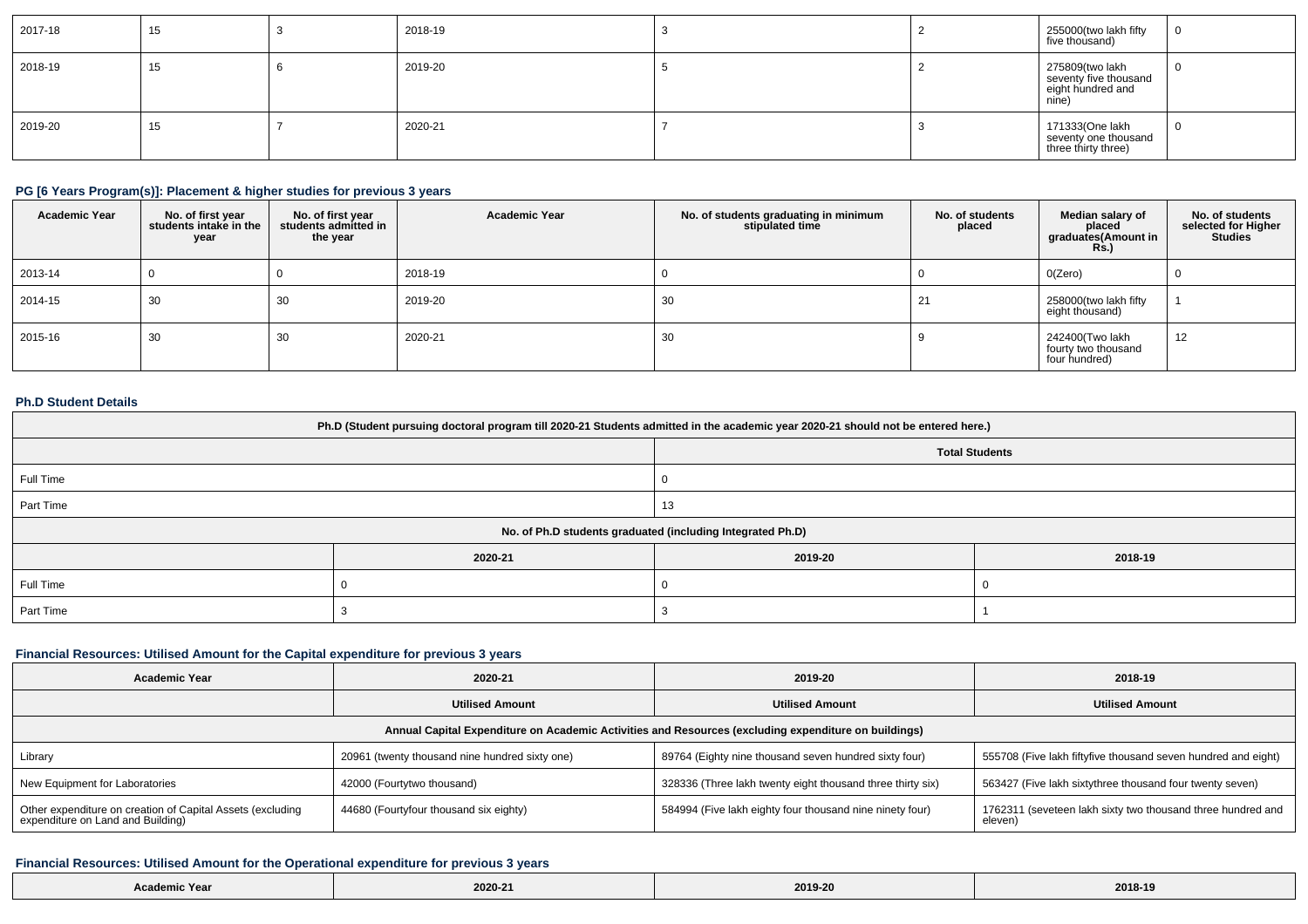|                                                                                                                                                                                                 | <b>Utilised Amount</b>                                                      | <b>Utilised Amount</b>                                                             | <b>Utilised Amount</b>                                                  |  |  |  |
|-------------------------------------------------------------------------------------------------------------------------------------------------------------------------------------------------|-----------------------------------------------------------------------------|------------------------------------------------------------------------------------|-------------------------------------------------------------------------|--|--|--|
| <b>Annual Operational Expenditure</b>                                                                                                                                                           |                                                                             |                                                                                    |                                                                         |  |  |  |
| Salaries (Teaching and Non Teaching staff)                                                                                                                                                      | 24822043 (Two crore forty eight lakhs twentytwo thousandforty<br>three)     | 23445116 (two crore thirty four lakhforty five thusand one<br>hundred and sixteen) | 19619061 (one crore nintysix lakhs nineteen thousand sixty<br>one)      |  |  |  |
| Maintenance of Academic Infrastructure or consumables and<br>other running expenditures (excluding maintenance of hostels<br>and allied services, rent of the building, depreciation cost, etc) | 13242465 (one crore thirty two lakh fourty two thousand four<br>sixty five) | 17165722 (one crore sevety one lakh sixty five thousand seven<br>twenty two)       | 16412386 (one crore sixty four lakh twelve thousand three<br>eightysix) |  |  |  |
| Seminars/Conferences/Workshops                                                                                                                                                                  | 159380 (one lakh fiftynine thousand three eighty)                           | 1541006 (Fifteen lakh fourty one thousand six)                                     | 1201082 (Twelve lakh one thousand eighty two)                           |  |  |  |

**IPR**

| Calendar year            | 2020 | 2019 | 2018 |
|--------------------------|------|------|------|
| No. of Patents Published |      |      |      |
| No. of Patents Granted   |      |      |      |

# **Sponsored Research Details**

| <b>Financial Year</b>                    | 2020-21             | 2019-20                                          | 2018-19 |
|------------------------------------------|---------------------|--------------------------------------------------|---------|
| Total no. of Sponsored Projects          |                     |                                                  |         |
| Total no. of Funding Agencies            |                     |                                                  |         |
| Total Amount Received (Amount in Rupees) | 60000               | 89950                                            |         |
| Amount Received in Words                 | sixty thousand only | eighty nine thousand nine hundred and fifty only | Zero    |

# **Consultancy Project Details**

| <b>Financial Year</b>                    | 2020-21              | 2019-20                           | 2018-19 |  |  |
|------------------------------------------|----------------------|-----------------------------------|---------|--|--|
| Total no. of Consultancy Projects        |                      |                                   |         |  |  |
| Total no. of Client Organizations        |                      |                                   |         |  |  |
| Total Amount Received (Amount in Rupees) | 25000                | 42800                             |         |  |  |
| Amount Received in Words                 | Twenty five thousand | fourty two thousnad eight Hundred | Zero    |  |  |

# **PCS Facilities: Facilities of physically challenged students**

| 1. Do your institution buildings have Lifts/Ramps?                                                                                                         | Yes, more than 80% of the buildings |
|------------------------------------------------------------------------------------------------------------------------------------------------------------|-------------------------------------|
| 2. Do your institution have provision for walking aids, including wheelchairs and transportation from one building to another for<br>handicapped students? | Yes                                 |
| 3. Do your institution buildings have specially designed toilets for handicapped students?                                                                 | Yes, more than 80% of the buildings |

#### **Faculty Details**

| Srno | Name         | Ag€ | <b>Designation</b> | Gender | Qualification | Experience (In<br><b>Months)</b> | <b>Currently working</b><br>with institution? | <b>Joining Date</b> | <b>Leaving Date</b> | <b>Association type</b> |
|------|--------------|-----|--------------------|--------|---------------|----------------------------------|-----------------------------------------------|---------------------|---------------------|-------------------------|
|      | S Kuppuswamy | 64  | Professor          | Male   | Ph.D          | 319                              | Yes                                           | 02-11-2009          | $- -$               | Regular                 |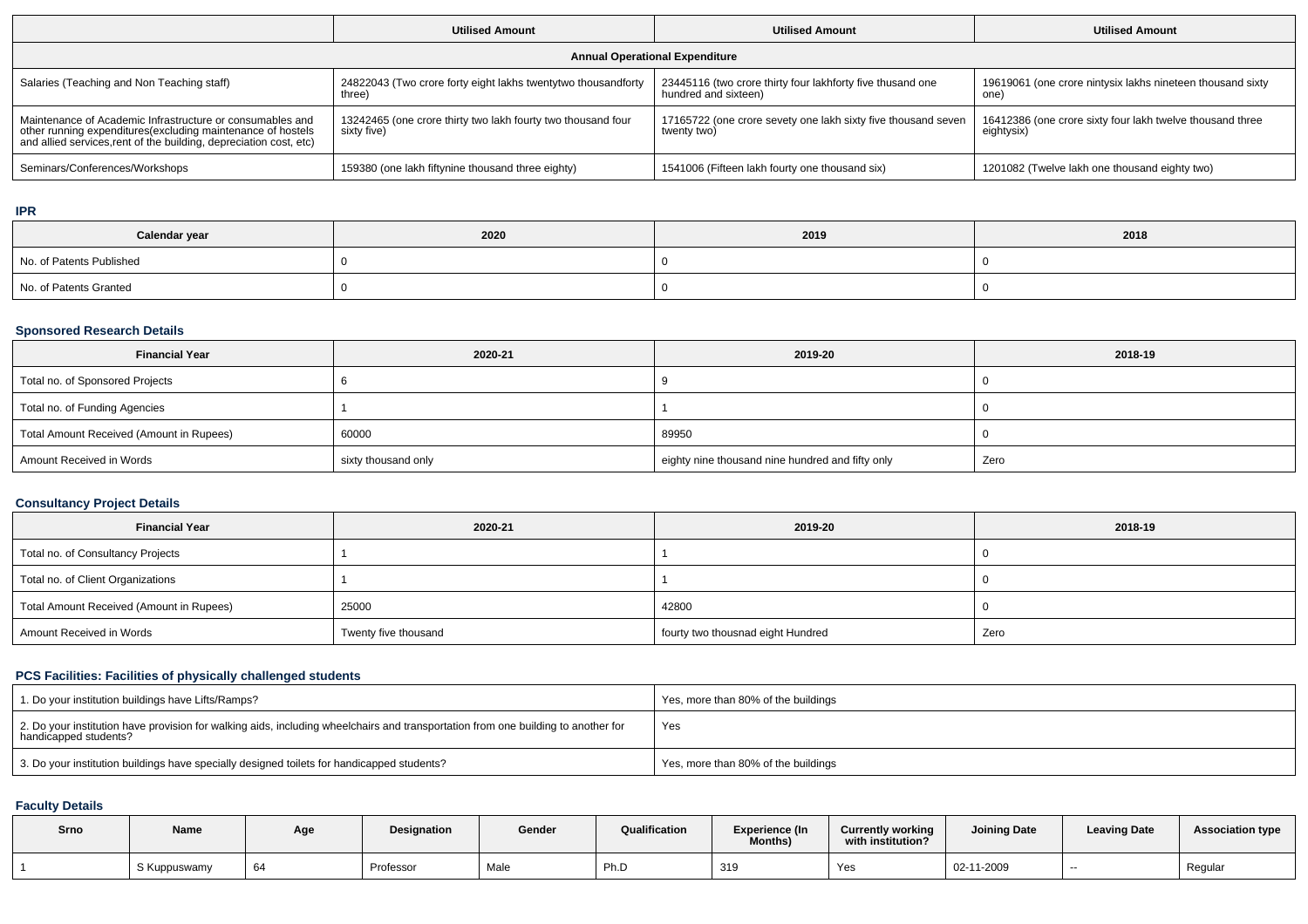| $\overline{2}$ | Manju Maria<br>Mathews           | 44 | Professor                  | Female | Ph.D               | 232 | Yes | 12-11-2007 | --                       | Regular |
|----------------|----------------------------------|----|----------------------------|--------|--------------------|-----|-----|------------|--------------------------|---------|
| 3              | Badmanaban R                     | 43 | Professor                  | Male   | Ph.D               | 225 | Yes | 17-05-2016 | ⊷.                       | Regular |
| 4              | Lins Mary Joy                    | 41 | Associate Professor        | Female | M. Pharm           | 209 | Yes | 11-10-2004 | --                       | Regular |
| $\sqrt{5}$     | Shaji George                     | 46 | Professor                  | Male   | Ph.D               | 205 | Yes | 08-01-2015 | --                       | Regular |
| 6              | Deepa Jose                       | 45 | Associate Professor        | Female | Ph.D               | 224 | Yes | 11-10-2004 | --                       | Regular |
| $\overline{7}$ | Prasanth B                       | 39 | <b>Assistant Professor</b> | Male   | Ph.D               | 165 | Yes | 12-11-2007 | --                       | Regular |
| 8              | Sini Baby                        | 42 | Associate Professor        | Female | Master of Pharmacy | 168 | Yes | 02-01-2008 | ⊷.                       | Regular |
| 9              | Dhanish Joseph                   | 35 | Associate Professor        | Male   | M. Pharm           | 143 | Yes | 09-01-2012 | ⊶.                       | Regular |
| 10             | Anu Sebastian                    | 28 | <b>Assistant Professor</b> | Female | M. Pharm           | 40  | Yes | 18-02-2019 | --                       | Regular |
| 11             | Elizabeth M Xavier               | 35 | <b>Assistant Professor</b> | Female | M. Pharm           | 109 | Yes | 02-05-2013 | --                       | Regular |
| 12             | Antriya Annie Tom                | 36 | <b>Assistant Professor</b> | Female | M. Pharm           | 136 | Yes | 17-06-2013 | --                       | Regular |
| 13             | Anu Jayamol<br>Mathew            | 33 | <b>Assistant Professor</b> | Female | M. Pharm           | 111 | Yes | 01-06-2012 | --                       | Regular |
| 14             | Fels Saju                        | 33 | <b>Assistant Professor</b> | Male   | M. Pharm           | 112 | Yes | 01-08-2012 | $\overline{a}$           | Regular |
| 15             | Manu Jose                        | 33 | <b>Assistant Professor</b> | Male   | M. Pharm           | 108 | Yes | 03-02-2015 | $\overline{\phantom{a}}$ | Regular |
| 16             | Eby George                       | 33 | <b>Assistant Professor</b> | Male   | M. Pharm           | 80  | Yes | 05-01-2015 | $\overline{\phantom{a}}$ | Regular |
| 17             | Elseena Jose                     | 34 | <b>Assistant Professor</b> | Female | M. Pharm           | 75  | Yes | 01-08-2017 | --                       | Regular |
| 18             | Dona Maria Jetto                 | 28 | <b>Assistant Professor</b> | Female | Doctor of Pharmacy | 46  | Yes | 11-09-2017 | --                       | Regular |
| 19             | Anusha Shaji                     | 28 | <b>Assistant Professor</b> | Female | M. Pharm           | 42  | Yes | 05-03-2019 | -−                       | Regular |
| 20             | Merrin Joseph                    | 28 | <b>Assistant Professor</b> | Female | Doctor of Pharmacy | 44  | Yes | 03-09-2018 | $\overline{a}$           | Regular |
| 21             | Meby Susan<br>Mathew             | 37 | <b>Assistant Professor</b> | Female | M. Pharm           | 104 | Yes | 17-05-2016 | ⊷.                       | Regular |
| 22             | Vidya Peter                      | 30 | <b>Assistant Professor</b> | Female | M. Pharm           | 72  | Yes | 03-09-2018 | -−                       | Regular |
| 23             | Sebin Sebastian                  | 30 | <b>Assistant Professor</b> | Male   | <b>MCA</b>         | 60  | Yes | 22-05-2018 | ⊶.                       | Regular |
| 24             | <b>Flowerlet Mathew</b>          | 39 | <b>Assistant Professor</b> | Female | M. Pharm           | 185 | Yes | 12-12-2007 | -−                       | Regular |
| 25             | Dr Preeja G Pillai               | 42 | Professor                  | Female | Ph.D               | 216 | Yes | 02-11-2020 | Ξ.                       | Regular |
| 26             | Mrs Nancy Jose                   | 38 | Associate Professor        | Female | M. Pharm           | 169 | Yes | 01-10-2020 | --                       | Regular |
| 27             | Mr Jobin Kunjumon<br>Vilapurathu | 33 | <b>Assistant Professor</b> | Male   | M. Pharm           | 106 | Yes | 02-09-2019 | Щ,                       | Regular |
| 28             | Dr Prasanth Francis              | 41 | Associate Professor        | Male   | Ph.D               | 199 | Yes | 16-07-2019 | u.                       | Regular |
| 29             | Sonia Ninan                      | 29 | <b>Assistant Professor</b> | Female | M. Pharm           | 48  | Yes | 01-08-2019 | Щ,                       | Regular |
| 30             | Ancy I J                         | 34 | <b>Assistant Professor</b> | Female | M. Pharm           | 33  | Yes | 16-07-2019 | Щ,                       | Regular |
| 31             | Anandhu K S                      | 26 | <b>Assistant Professor</b> | Male   | M.S                | 6   | Yes | 02-08-2021 | $\overline{\phantom{a}}$ | Regular |
| 32             | KARTHIKEYAN M                    | 42 | Associate Professor        | Male   | Ph.D               | 162 | Yes | 01-07-2021 | $\sim$                   | Regular |